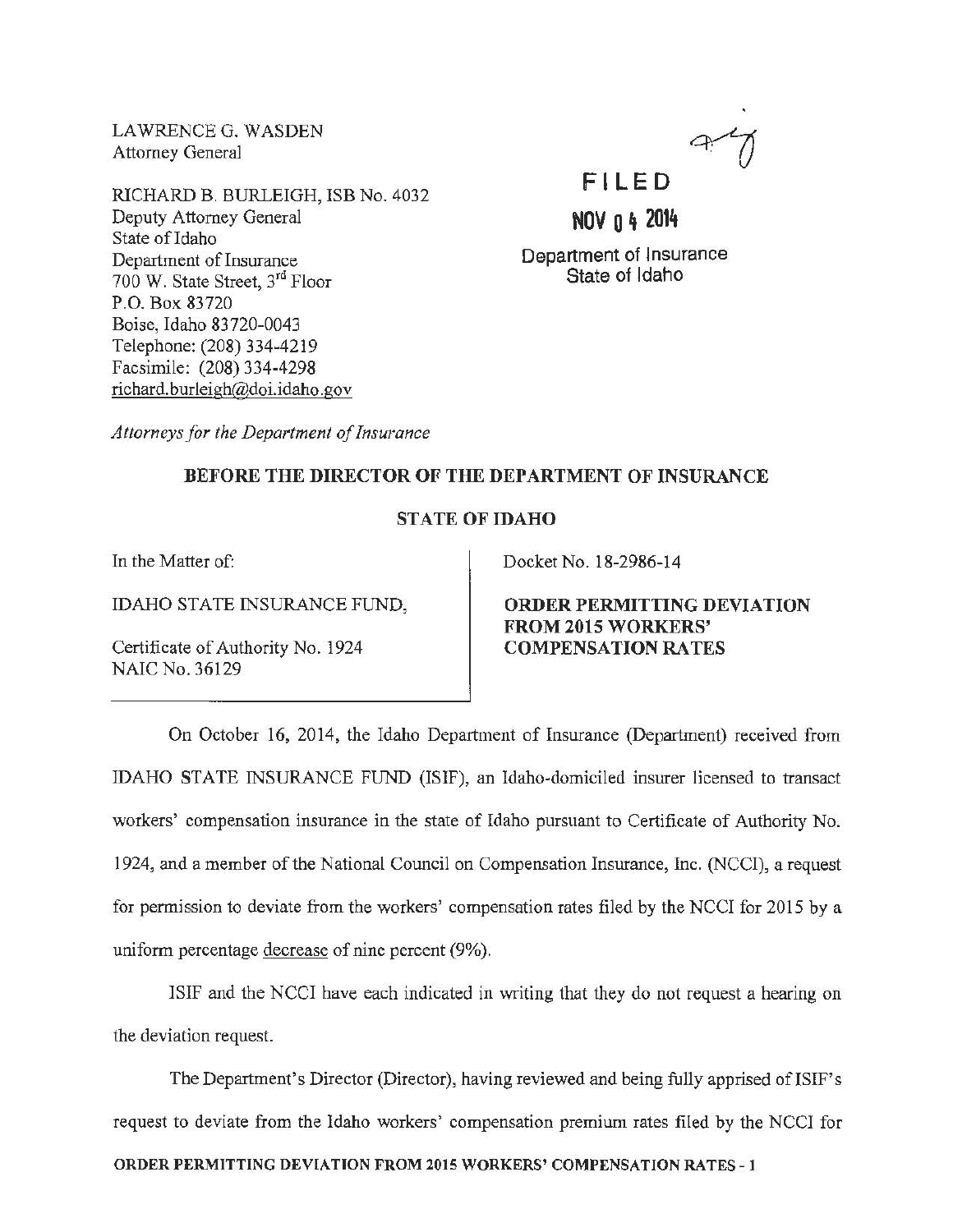2015, and the requirements of Idaho Code § 41-1614, has determined that the requested rate deviation is justified.

NOW, THEREFORE, IT IS HEREBY ORDERED, pursuant to Idaho Code§ 41-1614, that IS IF's request to deviate by a uniform percentage decrease of nine percent (9%) from the workers' compensation rates filed by the NCCI for 2015, exclusive of terrorism rates, is GRANTED. This deviation from the Idaho workers' compensation premium rates filed by the NCCI for 2015 shall take effect on January 1, 2015, and shall remain in effect for one year from that date unless terminated sooner with the approval of the Director.

DATED this  $\frac{1}{2}$  day of November, 2014.

STATE OF IDAHO DEPARTMENT OF INSURANCE

Villian Jesl

Director